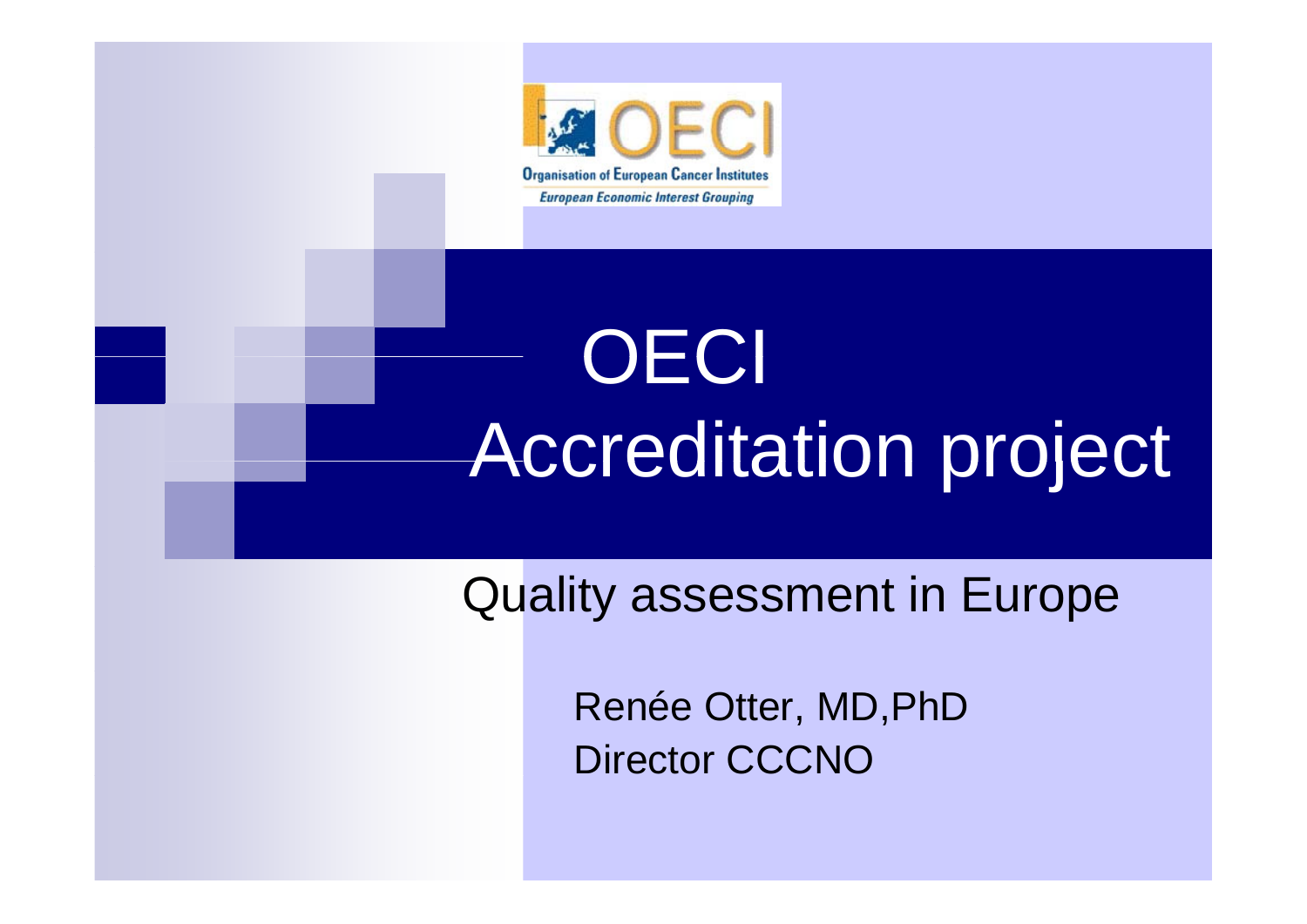

## Quality assessment in oncology in the Netherlands

- 1989-1993: comparaison between outcomes (adherence to Guidelines, complications in surgery) of the 22 hospitals/units/departments treating cancer patients
- Some differences could not be related to the competence of the professionals only
- Start of a model for monitoring of organisation,structure and process  $\rightarrow$  Quality improvement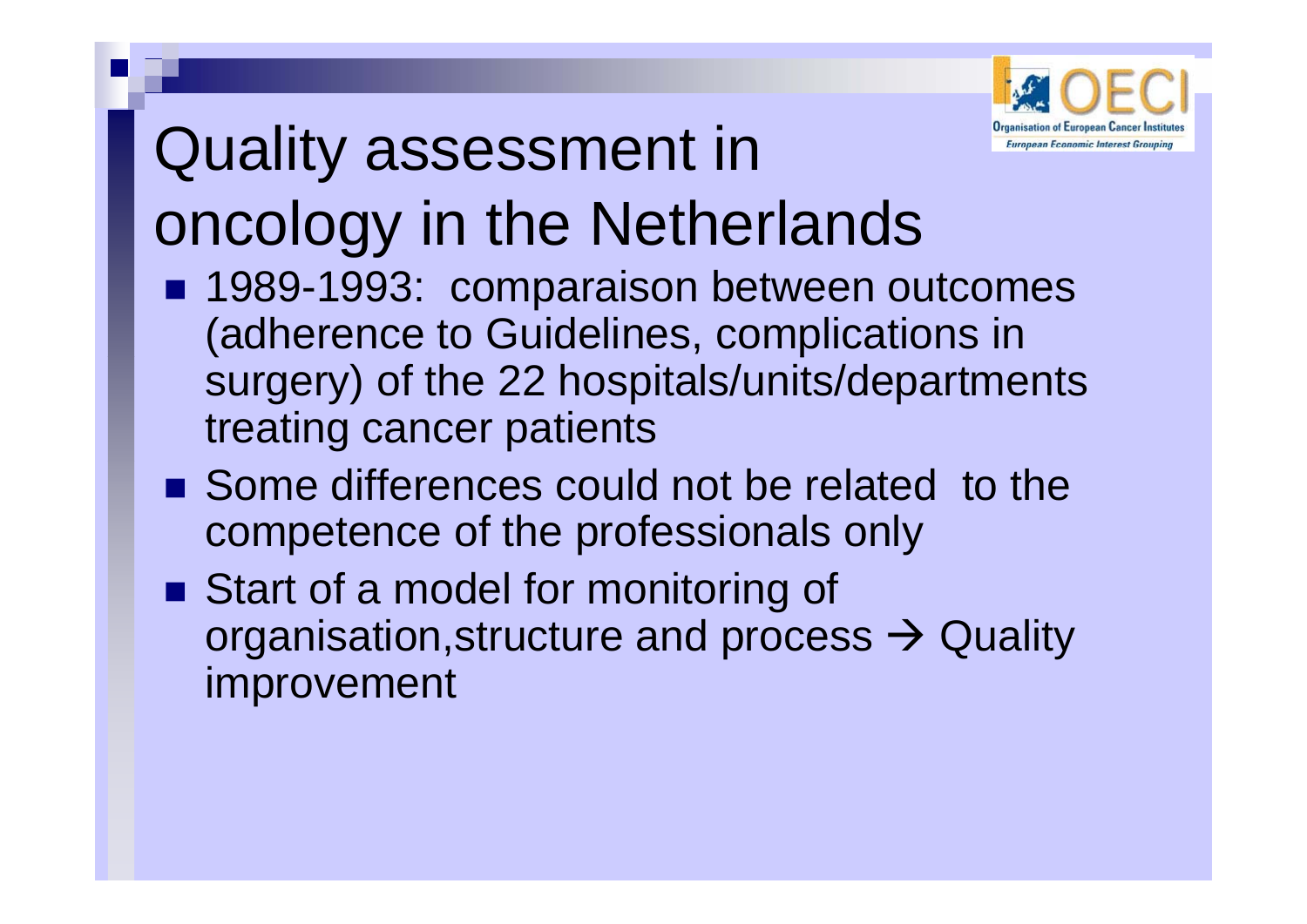

## Quality improvement steps in 1993

#### Π Lit review: no evidence

п Inventory of available tools in health care and oncology:

- □ *"accreditation"* of general hospitals in different countries
- □ certification of technical instruments , lab's, radiotherapy equipment (ISO) in different countries
- *"peer review"* of medical specialist per discipline group in the **Netherlands**

□ Only in Canada a first step in accreditation focussed on oncology

### ■ Conclusion:

□ None of the accreditation systems neither the peer review focussed on relation between process and outcome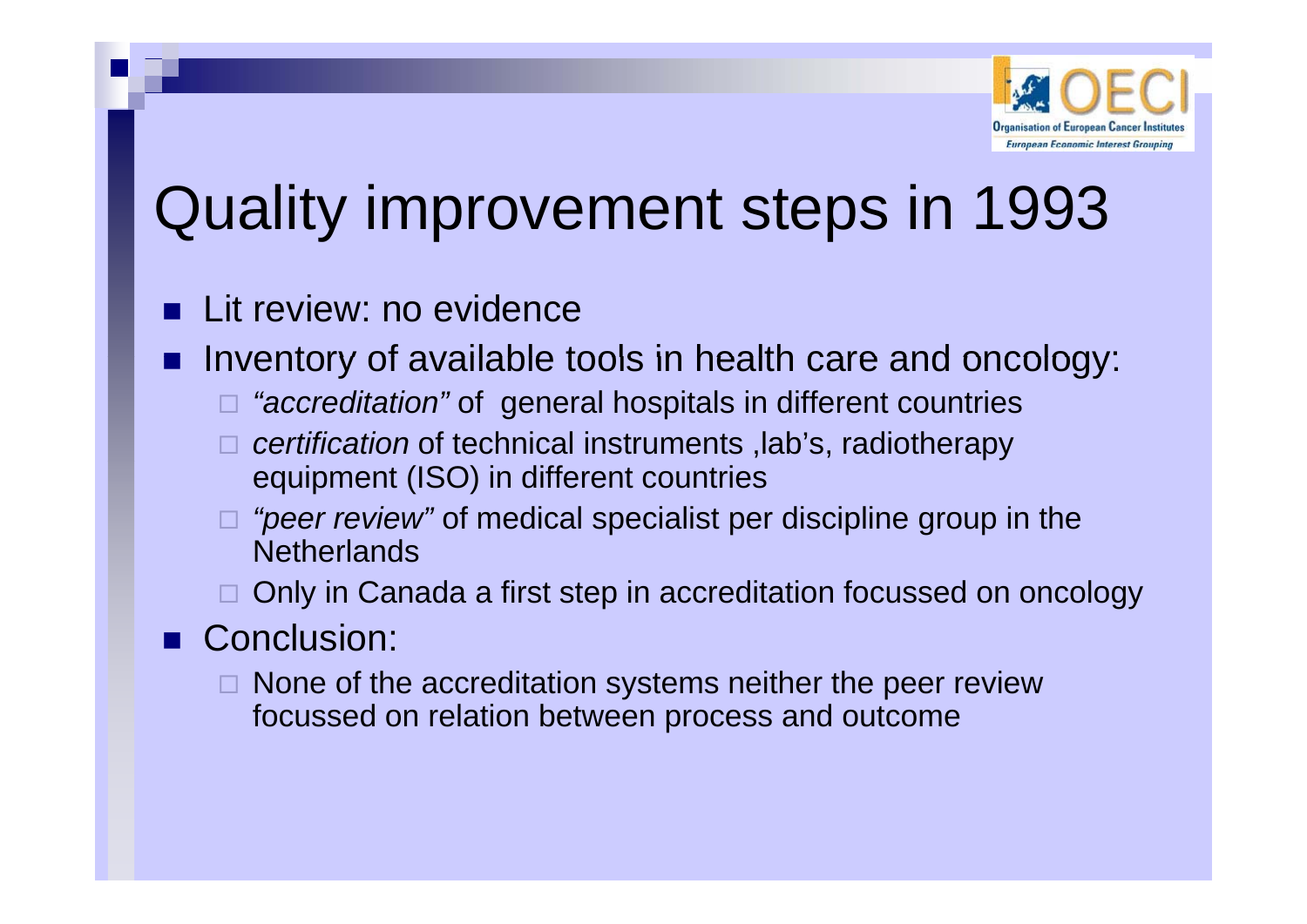

## Quality improvement instrument in oncology

- Aim: improvement of outcome and patient' satisfaction taking also into account organisation, process and structure  $\rightarrow$  more efficiency
- Problem with existing accreditation systems: department oriented instead of patientcentered (oncology is multidisciplinary and patientoriented)
- Combination of available tools and usefull collaboration since, with  $Canada<sub>2</sub>$ 
	- $\Box$  Accreditation and visitatie
	- $\Box$  Self assesment and annual follow-up
	- $\Box$  Peer review (once per 4 years) to discuss the self assessment results and to give recommendations
	- monitoring improvements, bench marking and exchange of best practices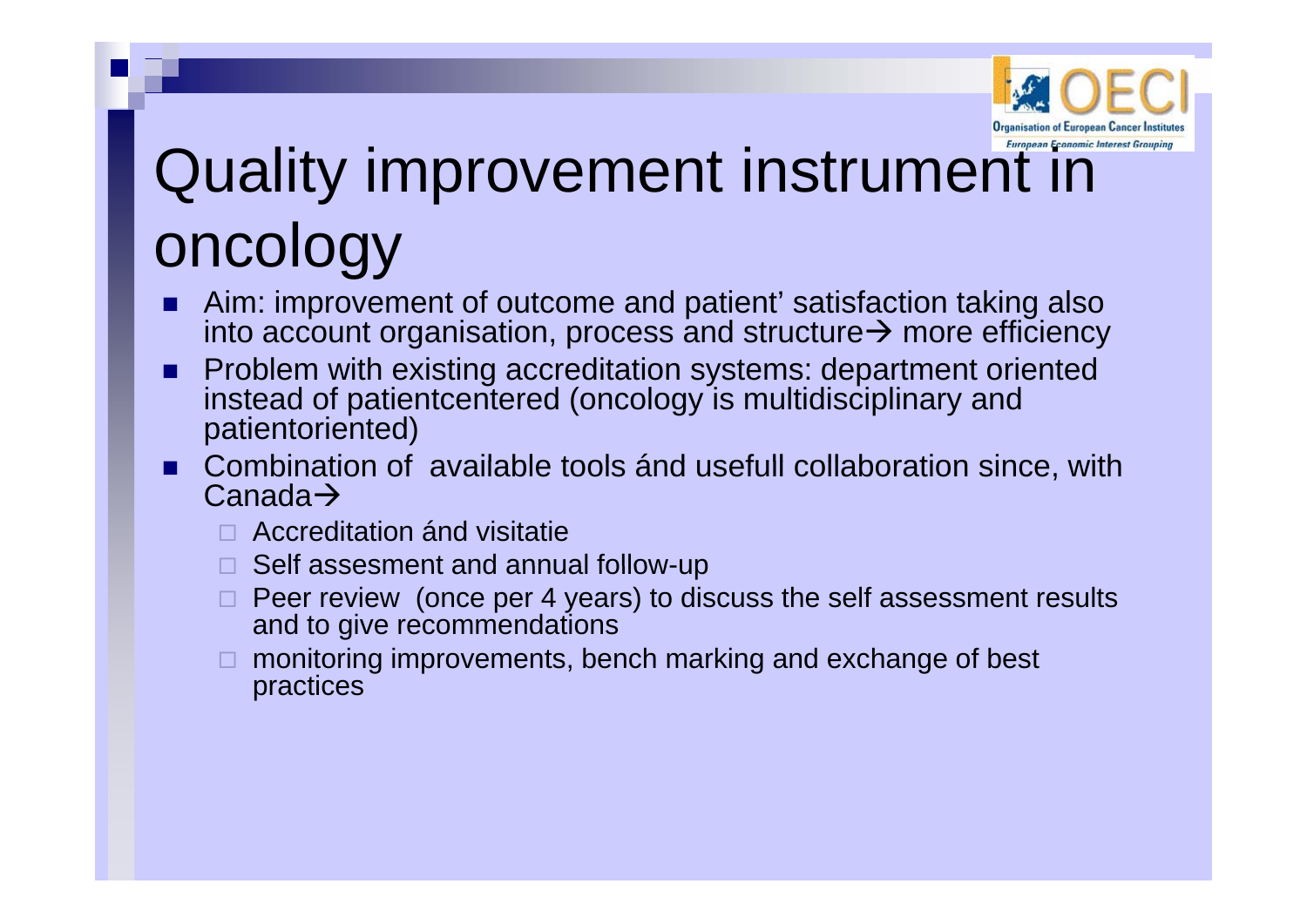

## Some results after 3 peer reviews in **CCCN**

- Pluridisciplinary groups for breast and colorectal cancers in 90% of hospitals
- Coordination of information to the patient during the whole process in 90%
- Adherence to GLs' for breast and colorectum from  $60 \rightarrow 82\%$  (1993 2006)
- Patientexperience increases with the implementation of pathways in information
- П Annual and 4 years policy plans in oncology available in most of the hospitals as part of a total picture (incl participation in trials, education)

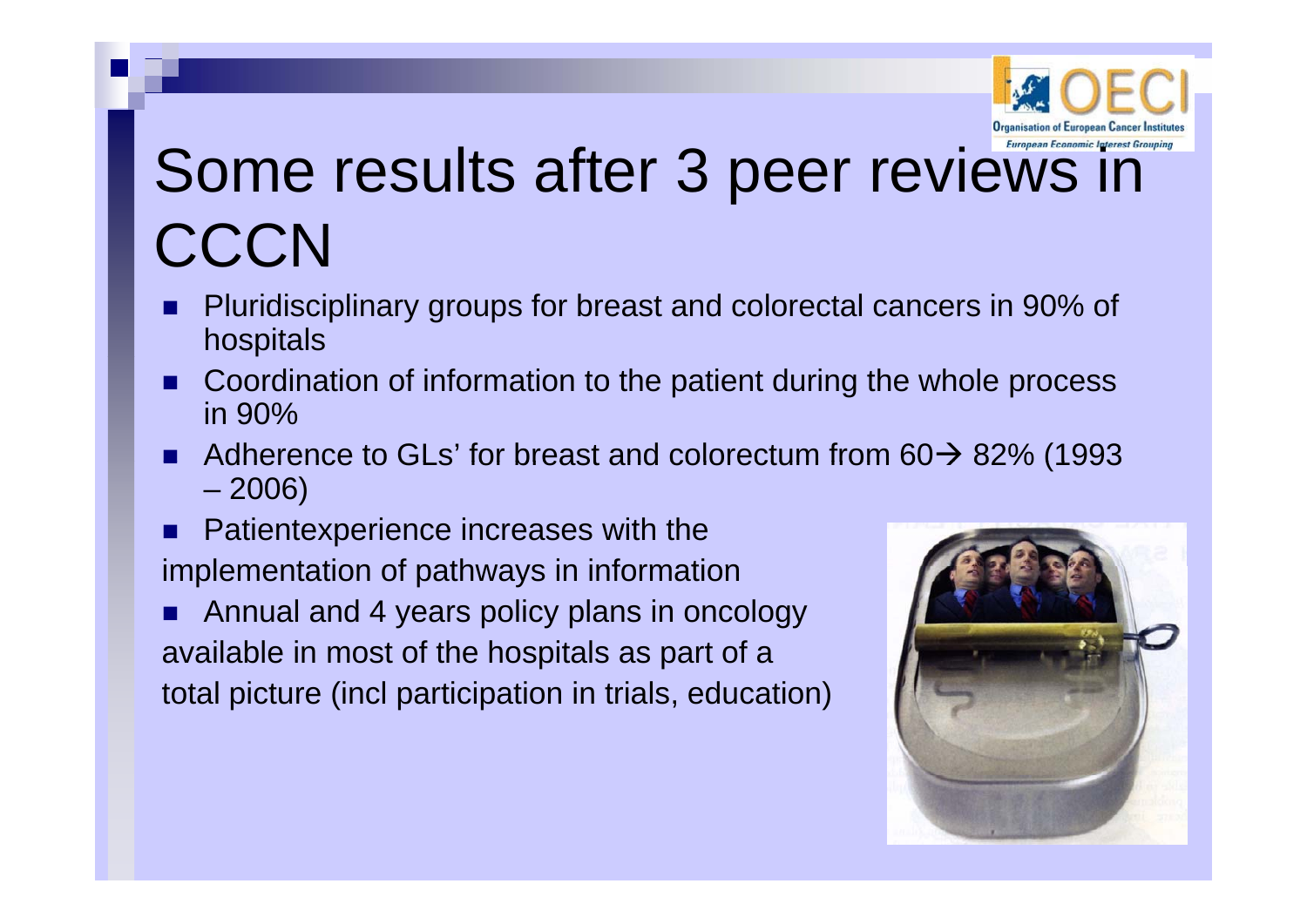

### New developments in NL, 2008

#### п First step:

- □ accreditation of centres, hospitals etc by a national body: NIAZ
- $\Box$  Focus is general , hospital wide

#### п Second step

- Accreditation in oncology by the auditors of the CCCs
- Focus: special on multidisciplinary, education and research, general outcome indicators

#### П Third step

- □ Accreditation tumor specific: breast, colon, oesophagus, gynecogical tumours, lung', by the auditors of the CCCs'and tumour related professionals...
- □ Focus: multidisciplinary structure a.o. and specific tumour related indicators in the process, structure and outcome

#### п Prerequisits:

- 1 electronic system: no doublures
- $\Box$ 1 procedure in peer review, training of auditors, reporting etc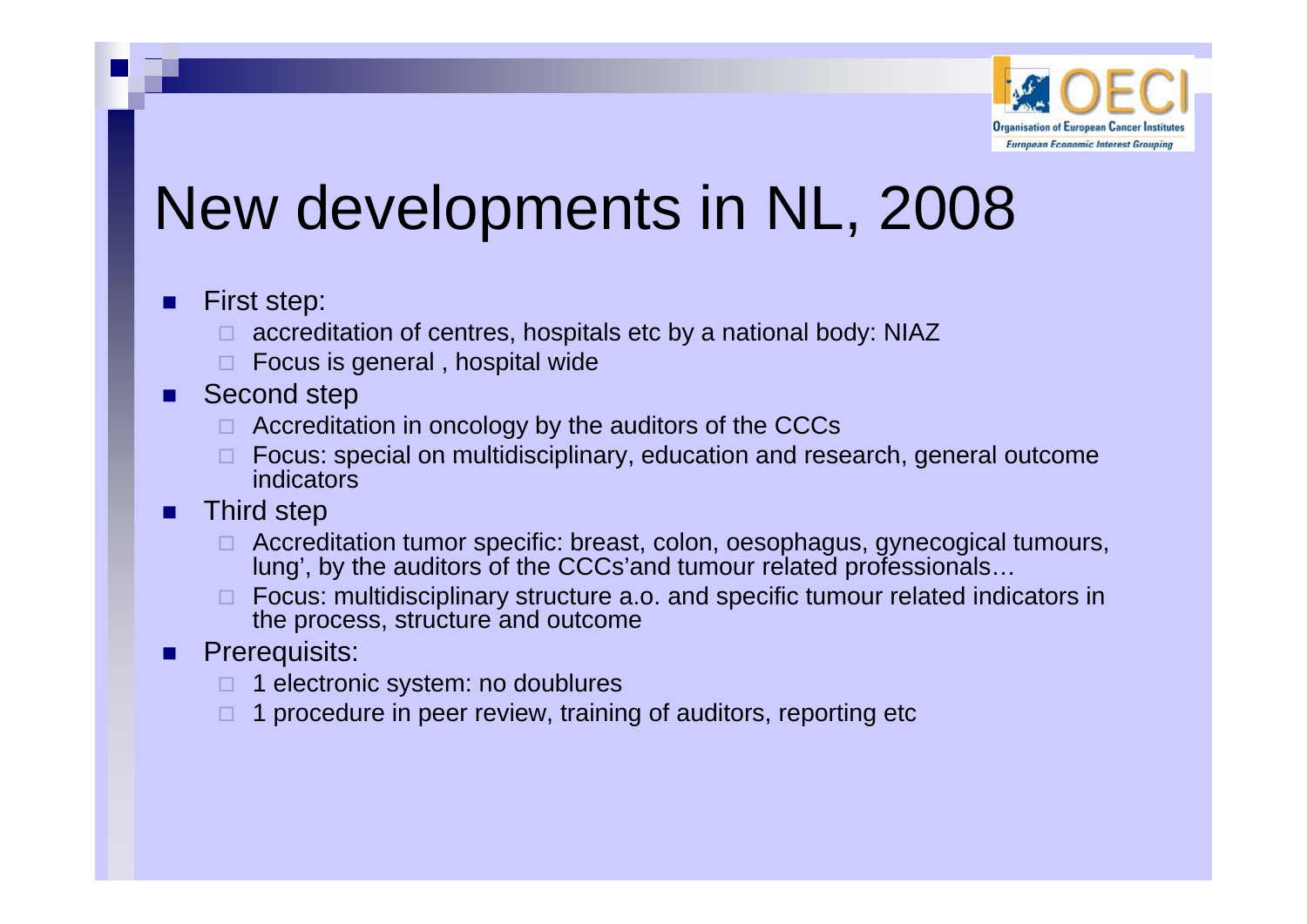

### Quality assessment systems in health care in EU

- Denmark, Finland, France, Germany, Italy (regional), Lithuania, Netherlands, Poland, Portugal and Slovakia
- 4 models:
	- □ Certification (ISO)=standards
	- EFQM: no standards but quality management
	- Visitatie: clinical performance (knowledge, skills)
	- $\square$  Accreditation: organisational process, department oriented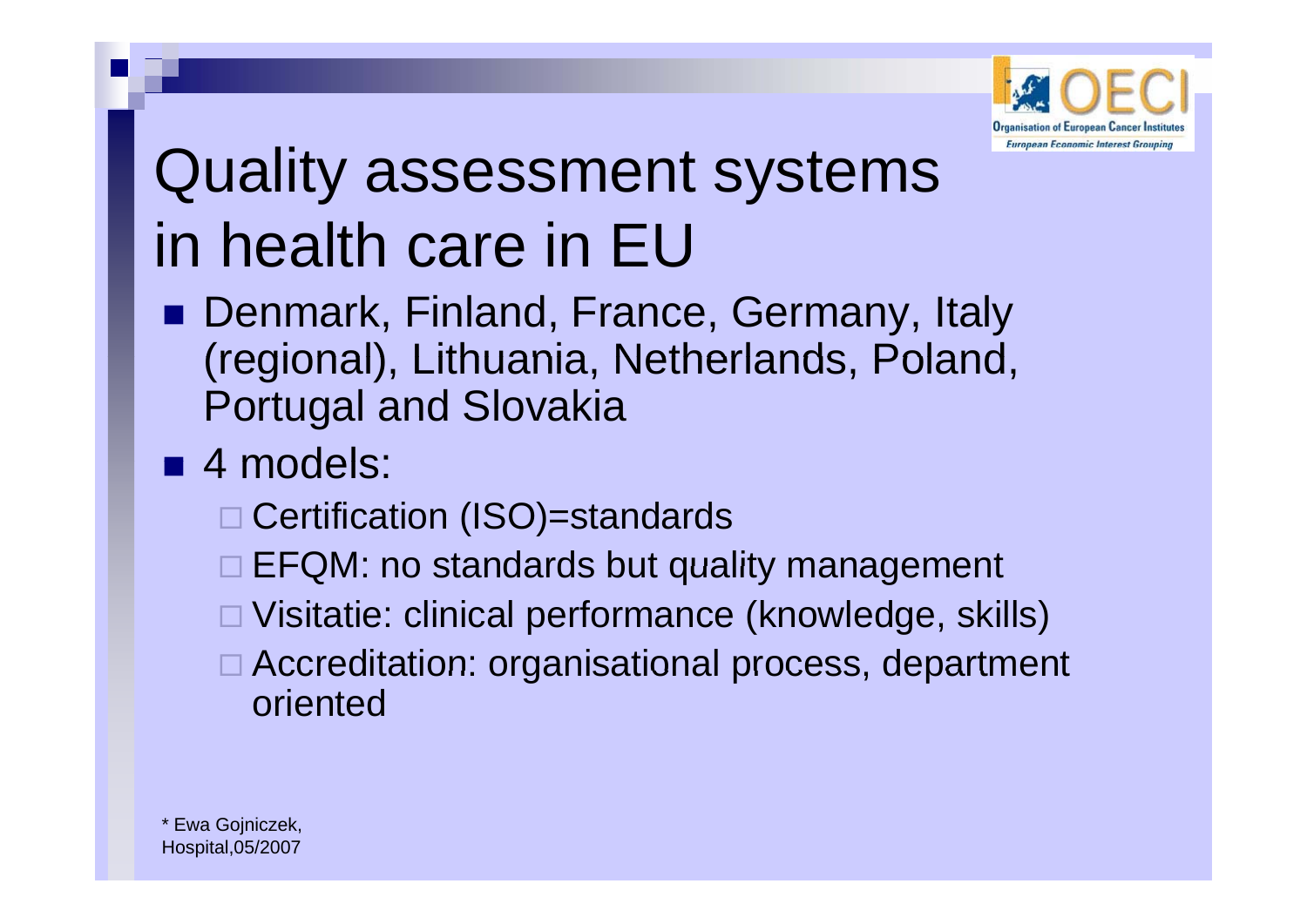

## Future OECI accreditation

- п Harmonisation with accreditation system per country
- Harmonisation of accreditation system at EU level
- п Focus on oncology: combination of process ánd outcome :
	- □ Harmonisation with Canada and existing Eu systems for oncology
	- $\Box$  accreditation + visitatie
	- □ Auditors: combination of managers and professionals (incl nurses)
- п **Designation** 
	- $\Box$  for comprehensive approach (integration of care, research and education)
	- **Per tumour group**
- **Collaboration with ESMO, ESRO, EORTC etc** (auditors, harmonisation of education, outcome criteria .

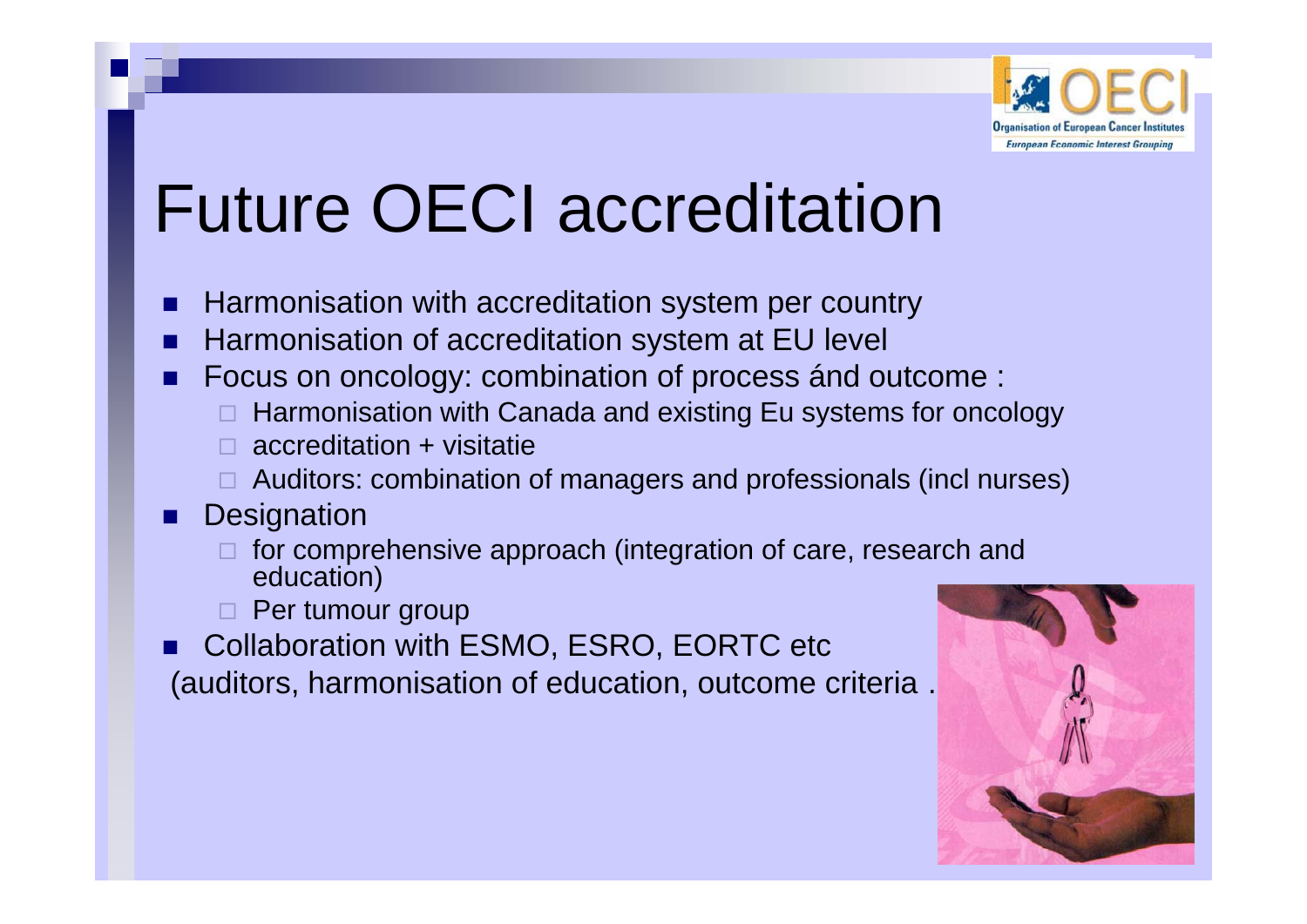

### **Hospital Directors**

### Dredge & Rigg

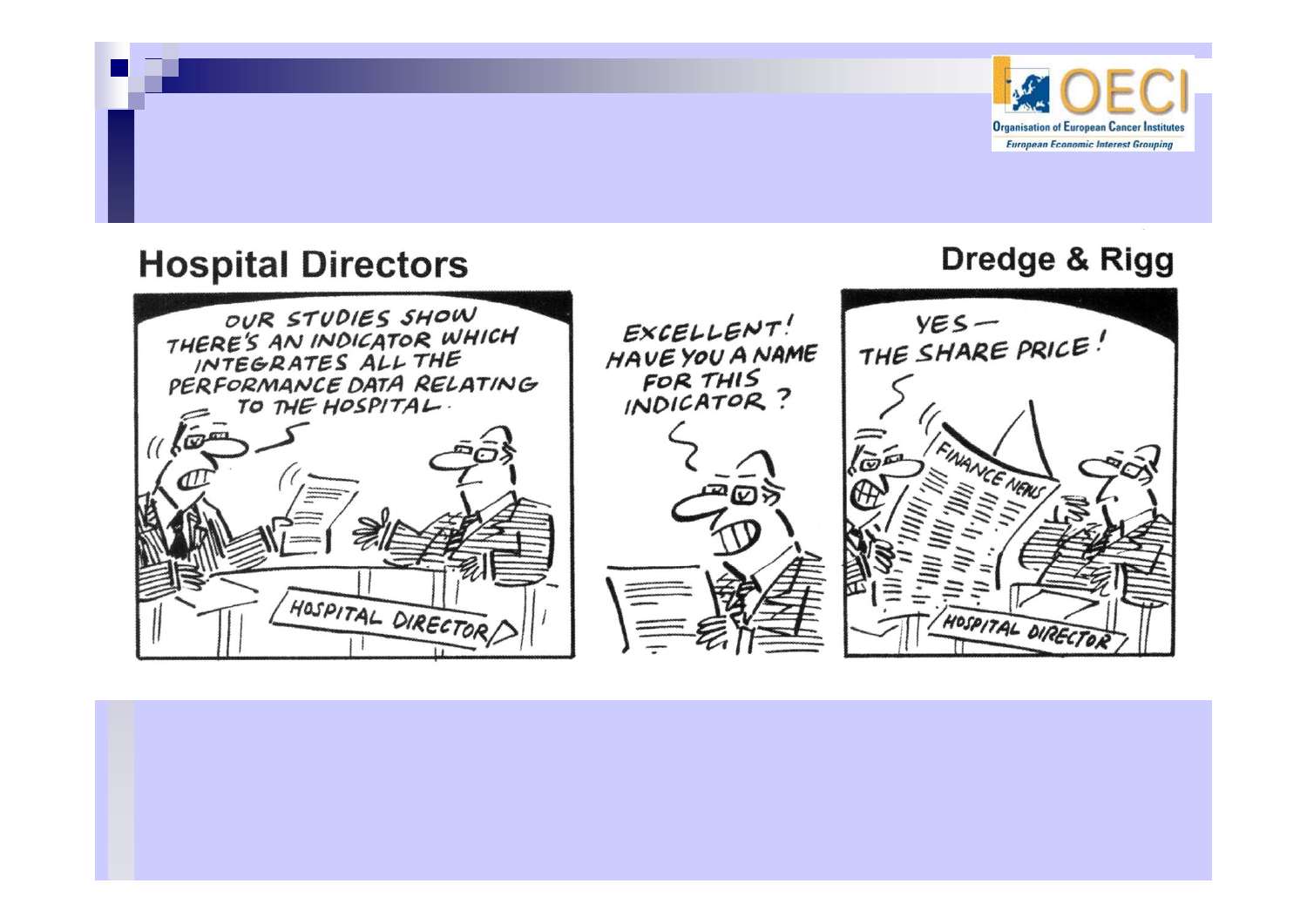